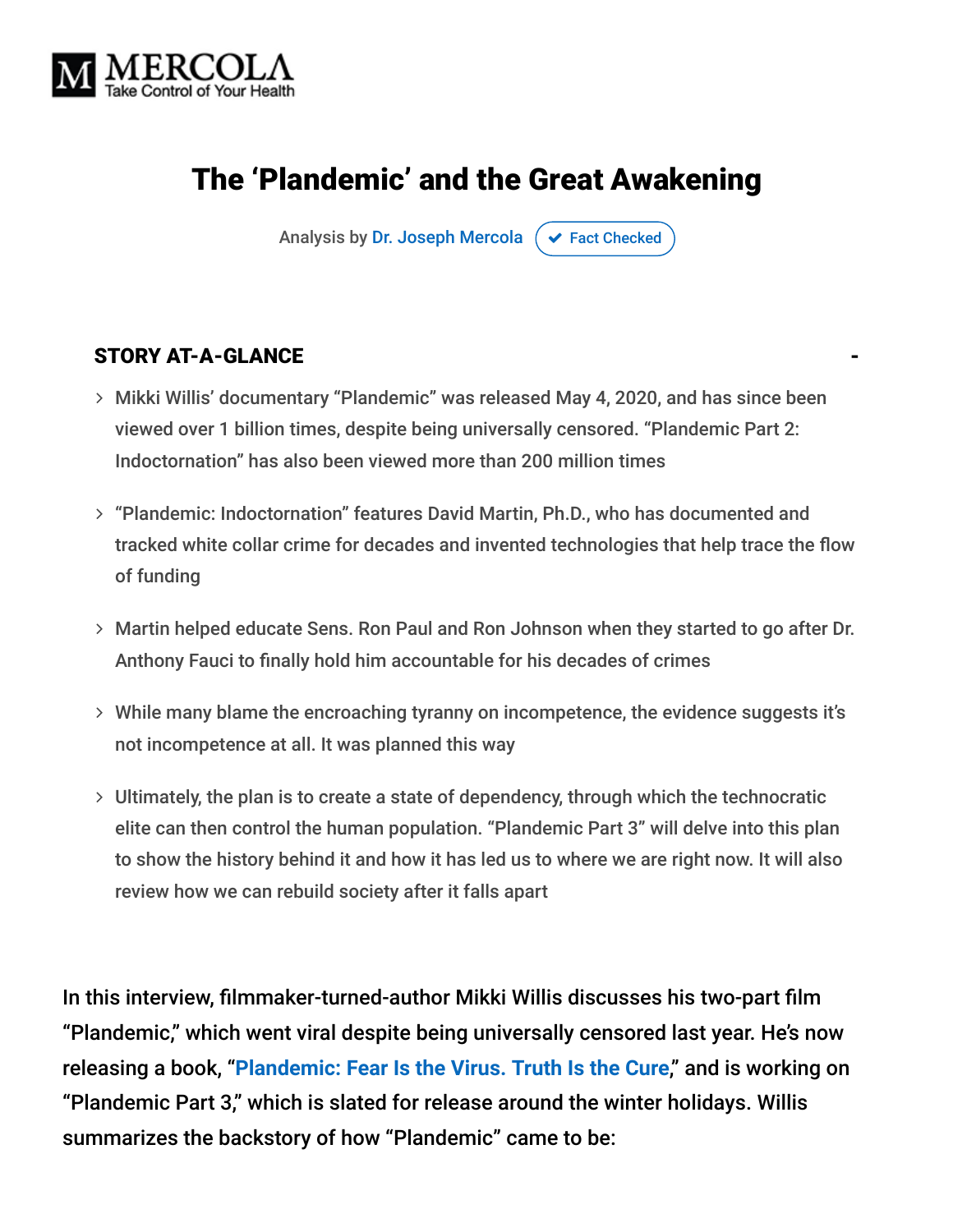*"I had met Judy Mikovits, who is the featured virologist in 'Plandemic 1.' I'd met her about a year and a half before the pandemic was announced. At the time, when [the COVID pandemic] was announced, I was working on a film called 'The Narrative,' which was to really pull back the curtain on mainstream media, the way that it's been infiltrated and affected the global consciousness.*

*In the process of doing this, the whistleblowers that I was interviewing for the movie, several of them had warned me and said there's a false flag coming very soon. A false flag means an event that takes place that diverts the world's attention and/or subverts the consciousness such that we'll vote for war … or something like that.*

*It's some kind of an event that will cause some kind of a reaction. So, I was on the lookout for this … when the pandemic was announced, I reached out to Mikovits … and I asked her, 'What do you think is going on here?'*

*She started to break it down for me, and it seemed so viable that I said, 'Let's stop what we're doing and go to my studio, sit down and do this on camera, because I think that the world deserves to hear this information.'"*

#### More Than a Billion People Have Seen 'Plandemic'

"Plandemic Part 1" was released May 4, 2020, and has since been viewed over 1 billion times, a record, for sure, for any documentary. This, despite it being heavily censored. "Plandemic Part 2: Indoctornation" has also been viewed more than 200 million times.

One of the keys to the videos' remarkable successes was Willis' decision to allow (and encourage) people to download the movie files and upload them anywhere they pleased, without restrictions.

## **<sup>66</sup>** Psychological diversion has literally brainwashed a<br> **The orange of our population into fighting for these great deal of our population into fighting for these**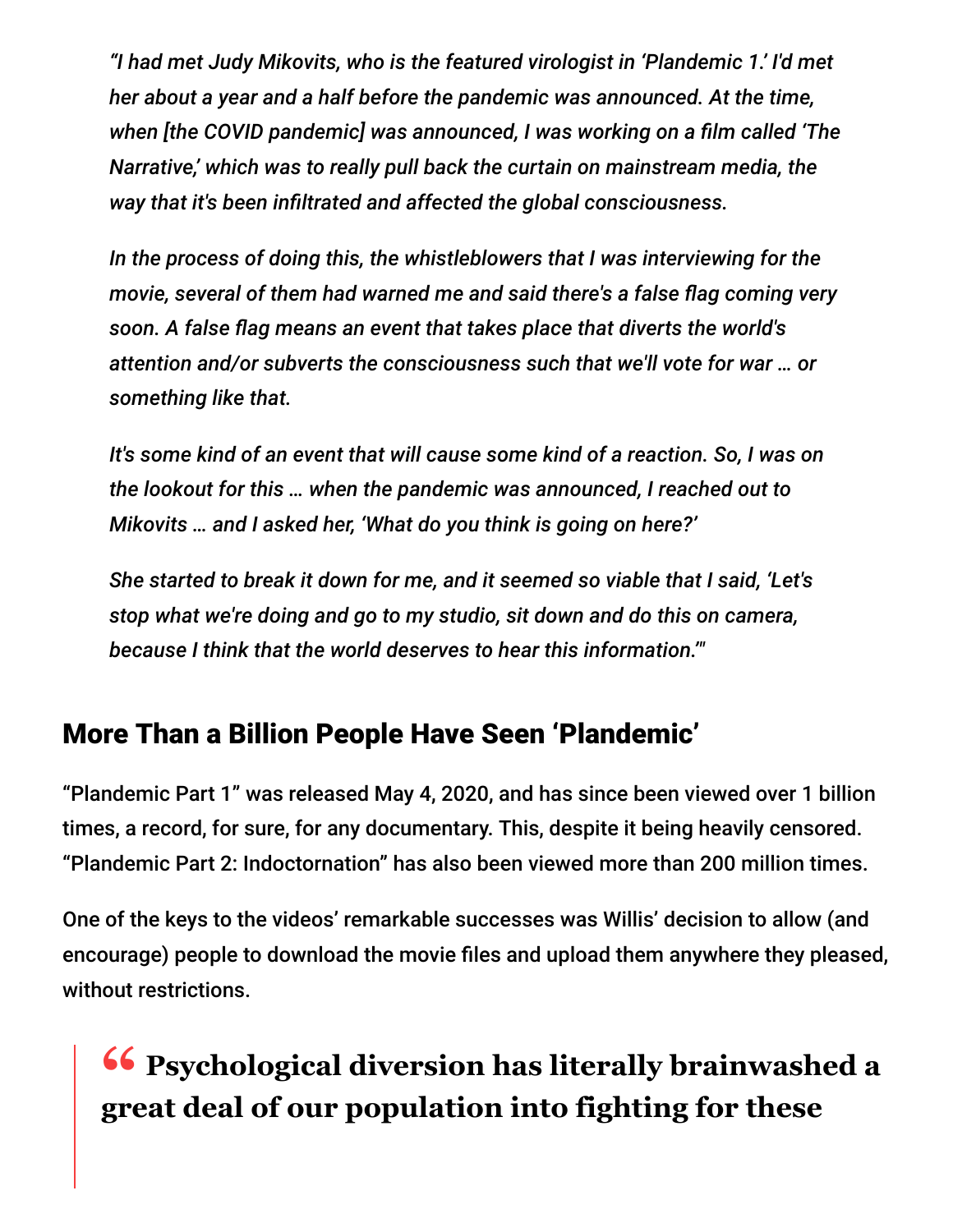# **very wicked forces, unknowingly, unwittingly. ~ Mikki Willis."**

This virtually guaranteed he wouldn't make any money from the films, but he viewed them as a gift to humanity. Putting the truth out there was more important than making a buck. Besides, hosting the films on any given platform would allow the opposition to simply nuke that one site, ensuring the films wouldn't be seen by anyone.

#### 'Plandemic 3' Will Expose Power Players and Their Intentions

"Plandemic: Indoctornation" features the brilliant David Martin, Ph.D., who has documented and tracked white collar crime for decades and invented technologies that help trace the flow of funding. Willis explains:

*"We decided in 'Plandemic 2' to really follow the paper trail. And I'm very glad we made that decision because it has been bulletproof. Every single claim that David Martin made in the film has been 100% validated at this point.*

*He's the one that actually helped educate [Sens.] Ron Paul and Ron Johnson when they started to go after [Dr. Anthony] Fauci to finally hold him accountable for his decades of crimes.*

*[Martin] had the paper trail of how much money had been spent, that had been moved through a company called EcoHealth Alliance, and where it ended up in Wuhan at the lab.*

*But as important as it is to know where the virus originated, it goes so far beyond that in the next [film]. We are, I will announce right now, producing 'Plandemic 3.' And that one's going to go even further into who's behind this [virus] and why. Is this really about money? The answer is, for the most part, no. The people at the top of the pyramid, they can just print their own money.*

*It's really about ultimately creating a state of dependency, through which you can then control the human population. We're going to go deeper and really*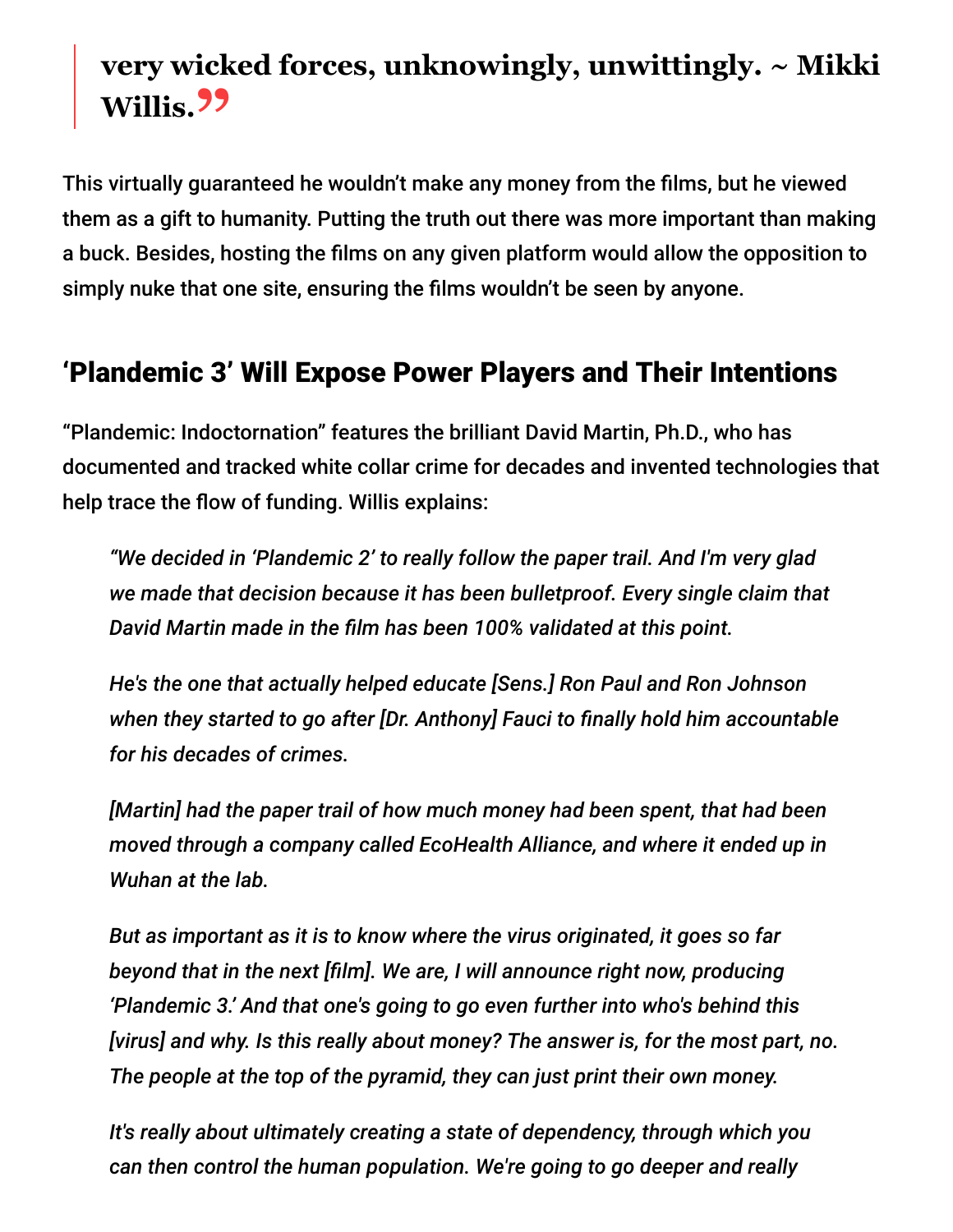*show the trail on how that works, the history of that, and how it's led us to this moment right now.*

*Psychological diversion has literally brainwashed a great deal of our population into fighting for these very wicked forces, unknowingly, unwittingly."*

After the release of "Plandemic 1," Willis offered \$10,000 to anyone who could debunk any claim made in the film.

*"People tried,"* he says, *"but they would give us these phony fact-checker reports and we would debunk them. And so, they just went away after about six months of me offering that challenge. I really wanted to show people that there's a whole other world behind the smoke screen of propaganda that is used to get people to ignore important information.*

*So, with 'Plandemic 3,' we're going to go further. Once again, in real time, we're going to say, 'Here's what we said, here's what they said about us, now here's what they're finally saying one year later.'"*

#### It's Not Incompetence, It's a Plan

While many blame the encroaching tyranny on incompetence, the evidence suggests it's not incompetence at all. It was planned this way. Willis says:

*"I always want to believe the best in people. So, it took me a long time before I would be willing to say anything out loud about Bill Gates or Anthony Fauci, because I thought:*

*'If I'm wrong, and these men are really trying to help the world, then even if they're doing it in a horrible way, I don't think I have the [right] to actually slander somebody in that way. If they're really trying their hardest, I hope somebody educates them so they can do a better job.'*

*But as I delved into this with a really incredible team of researchers, and started to learn the history of Bill Gates and Anthony Fauci, and many others … I*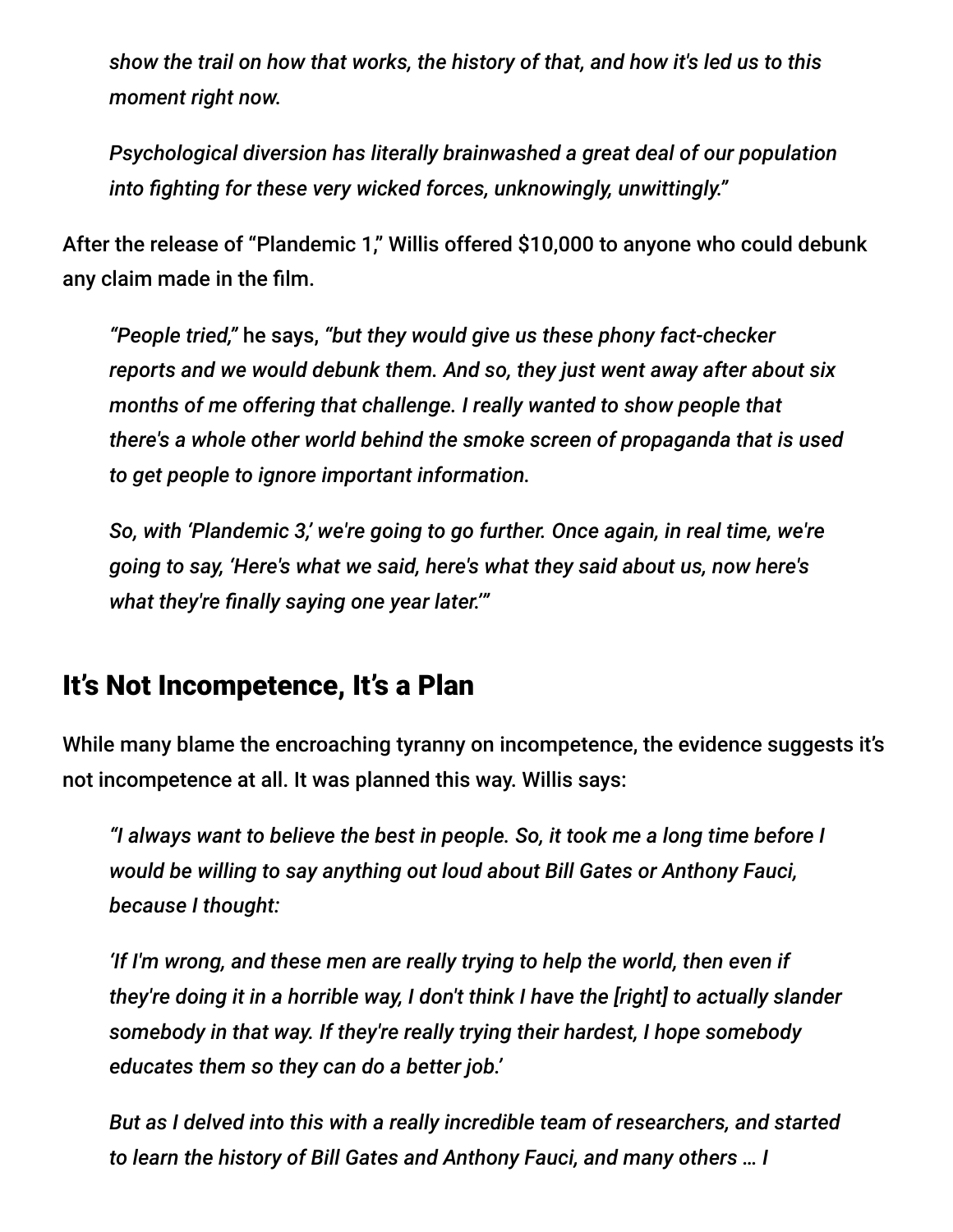*realized that there has to be, at this point, a real knowing of what they're doing and a plan behind what they're doing.*

*As soon as I started looking there, that's when I saw that every bit of evidence pointed in one direction, and that is, they're fully aware of what they're doing. And that's the sad part of this …*

*COVID's plan was to kill all the mom and pop shops, all the personal businesses, so that we're all dependent upon these multinational corporations that are under the control of the same people that are behind all of this.*

*They can then make sure that all of our supplies, everything we need to get by in our lives, are controlled by people that are controlled by them so that they can then control our lives. That's really what this game is about."*

Willis does believe, however, that a great awakening is underway, and that at least half the population, or maybe more, are starting to wake up to the fact that we're being manipulated by forces that do not have our best interest at heart. As for how this drama will play out, Willis points to the history of human mythology.

#### We're in a Mythological Battle

In virtually all myths, there's a reluctant hero who, faced with a life or death challenge, goes in search of a savior, only to in the end realize that he is the one; that the force to overcome the challenge is within himself, and that he must rise up and face the challenge himself.

*"We're at that point right now,"* Willis says. *"My prediction is that we haven't quite reached the fiery crescendo yet that all movies feature, to some degree, in their third act. So, my prediction is it will get worse before it gets better.*

*We're going to have a succession of attacks, from cyberattacks, to food chain attacks, to attacks on our power [grid] and perhaps even some form of war that*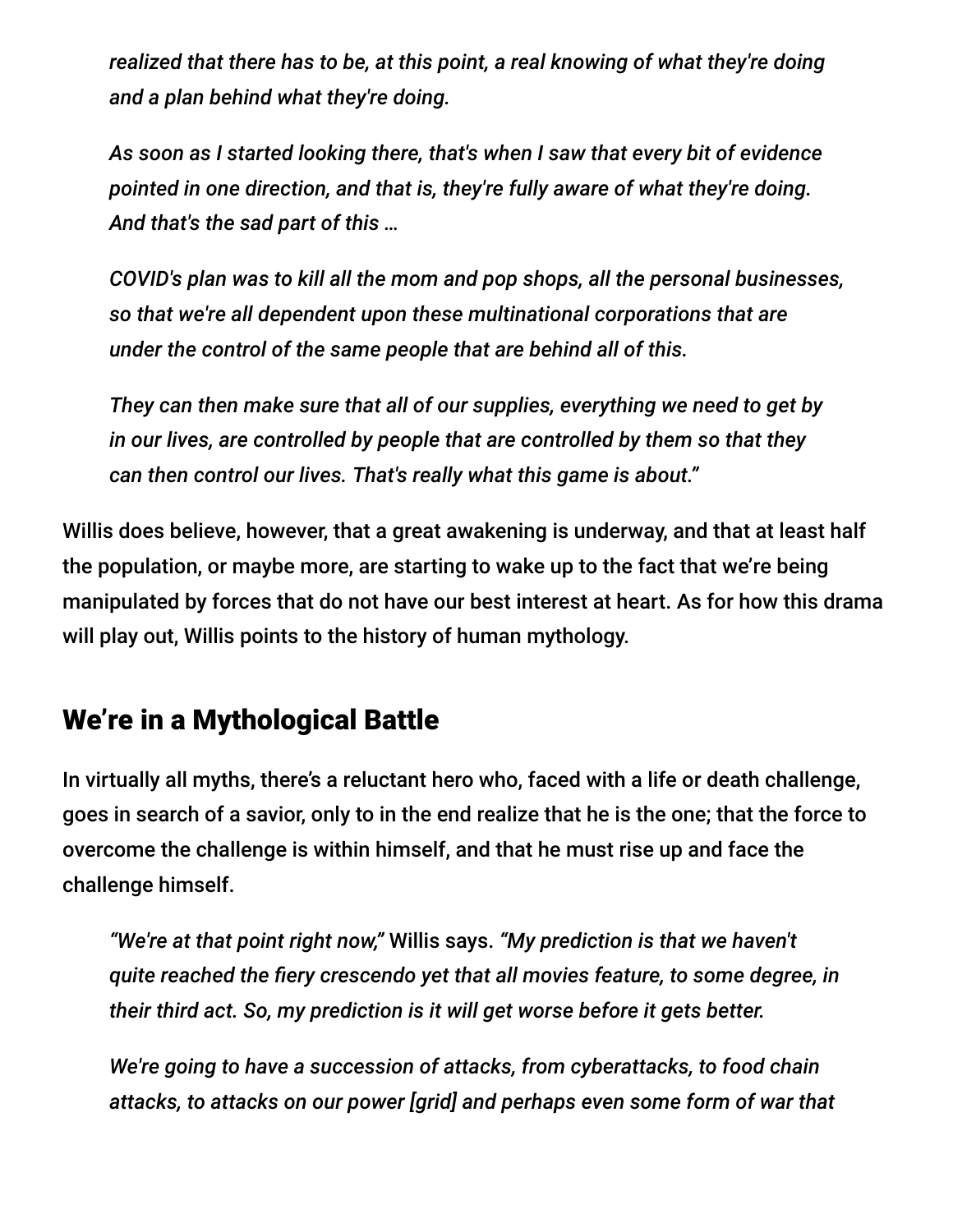*we'll be engaged in. But the end of that story is that we win. I have no doubt about that.*

*And everyone I know that really studies this deeply has the same conclusion. In the end, this is the human story. We are the David against the Goliath. The Goliath is incredibly powerful, but will be defeated. But it requires us to do the one thing that we're all afraid to do right now, and that is to stand up and speak out …*

*We have to be willing to be uncomfortable, we have to be willing to let our friends go. If we lose friends over us simply speaking our truth, whether it's 100% accurate or not, then they're not our friends in the first place. So, we have to get over that, rise up, speak out and deal with the attacks that come."*

#### How Do We Rebuild?

"Plandemic 3" will also cover ideas for how to rebuild society. This is something Martin and Willis have started collaborating on.

*"For me, that's the most important thing that we can get into right now,"* Willis says. *"We're creating new curriculums for schools, where we want to make sure that parents understand what's being injected into the curriculums of schools around the world.*

*They're now attacking our youngest. For decades, they've gone after people at the collegiate level, but now they're going after K through 12.*

*And when you get into the heads of little people and you convince them that all of America is racist, that white people are bad, that everyone is oppressed just by their skin color, that police are bad … ultimately it leaves people in this place of being easily controlled and subverted to what ultimately will look a lot like communism.*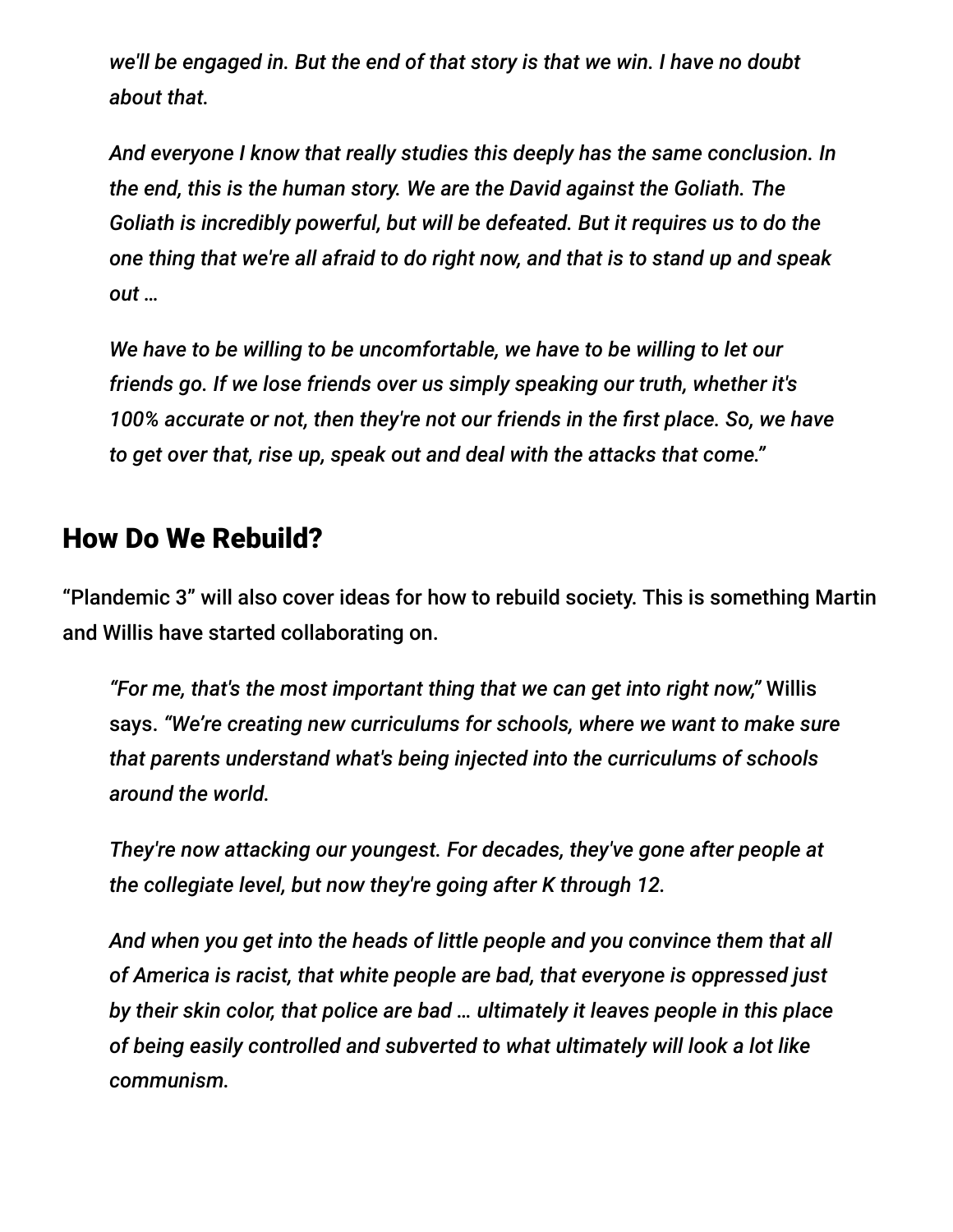*If you understand the history of the way that other nations have been overcome and infiltrated by communist ideologies, and you then take a look at what's happening here in America, you realize that this is actually what's taking place here …*

*It's almost good that we're going to go through more suffering … because unfortunately, people need to see that. You can't just tell them, 'It would be bad, let's divert from this.' They actually have to experience it.*

*Like right now, people thought Biden was going to come in and save the day, and now they're going, 'What is going on here? The border is worse, kids are being treated worse, there's sex trafficking with young people, the economy's collapsing. We're on the verge of new wars.'*

*They needed to see it, to actually understand that Trump was used as a big boogeyman to get them to look away from what they're doing. That's the game of politics. 'Look over here, look how bad this guy is. Let's keep him in the press all day long. Look what he said right now.' All this trivial stuff.*

*And then over here, we're actually rearranging your lives, stripping away your civil liberties, changing the structures of your curriculums in your schools, and nobody sees it until it's too late …*

*So, for me, one of the first things that we have to do is come to grips with what's really happening. To say the word 'communism.' To understand that we actually have globalists that are working very hard to create a one-world government …*

*So, we need to identify the people that are behind this, and we need to peacefully use the power of our voice, the power of numbers, to make sure that these people know we're aware of them, and to find a way to get them out of their powers of position. Then we can start talking about new systems."*

An important part of any new and improved system would be decentralization of power and control. One way to do this could be to form councils where people are represented by an actual peer.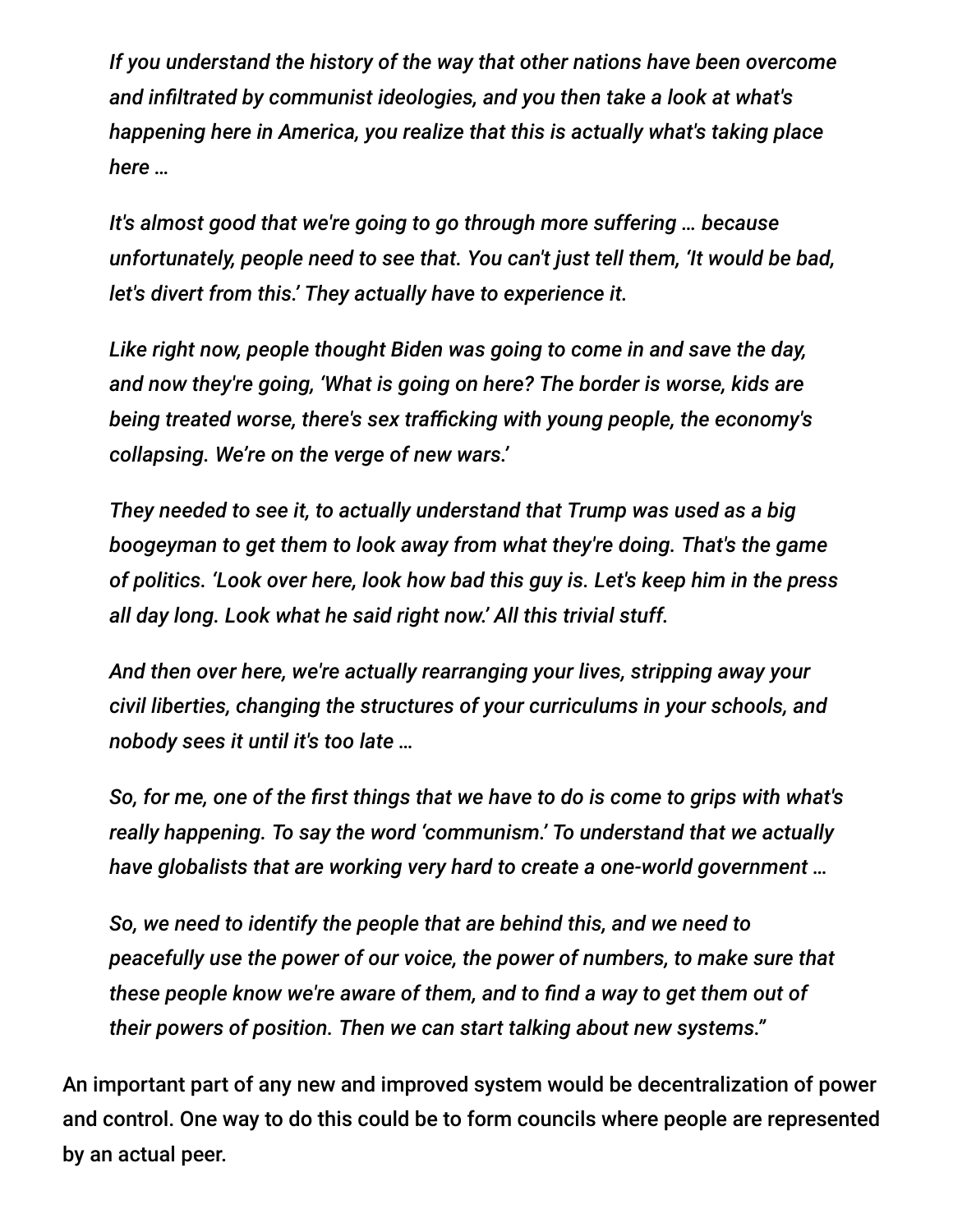#### The Last Stand for Freedom

Willis, like many others, is convinced America is the last stand for freedom. He even moved to Texas recently in order to become "a functioning part of the incredible people who have been raised with the constitutional understandings that I knew nothing about, being a California boy."

Interestingly, Willis was a supporter of the progressive left up until just a few years ago, when he started noticing the creeping in of communist ideologies that he knew can never work.

*"I wanted something new, something progressive, not understanding that it's the history of the foundation of what built this country that makes it so amazing. So, I had to go back and reeducate myself on what the forefathers said.*

*And there's some incredible insights, incredibly profound, prophetic words within our constitution and beyond, that were set up to protect us against moments just like this. They knew this was coming. At a certain point, I was all for gun control. And now here I am in Texas, going to the gun range and appreciating the fact that it was set up to protect the people from a tyrannical government."*

#### On God and Faith

Willis also admits being raised without religion, and that he lived most of his life with a lot of judgment about people who are religious. That all changed over the past year and a half, when he suddenly started appreciating the importance of having faith in something greater than ourselves.

*"I found a deeper understanding of my own fate and faith,"* he says. *"And I have learned that the people that impressed me the most, that are humble, that are not doing this for any kind of profit, but that are simply here to stand for the*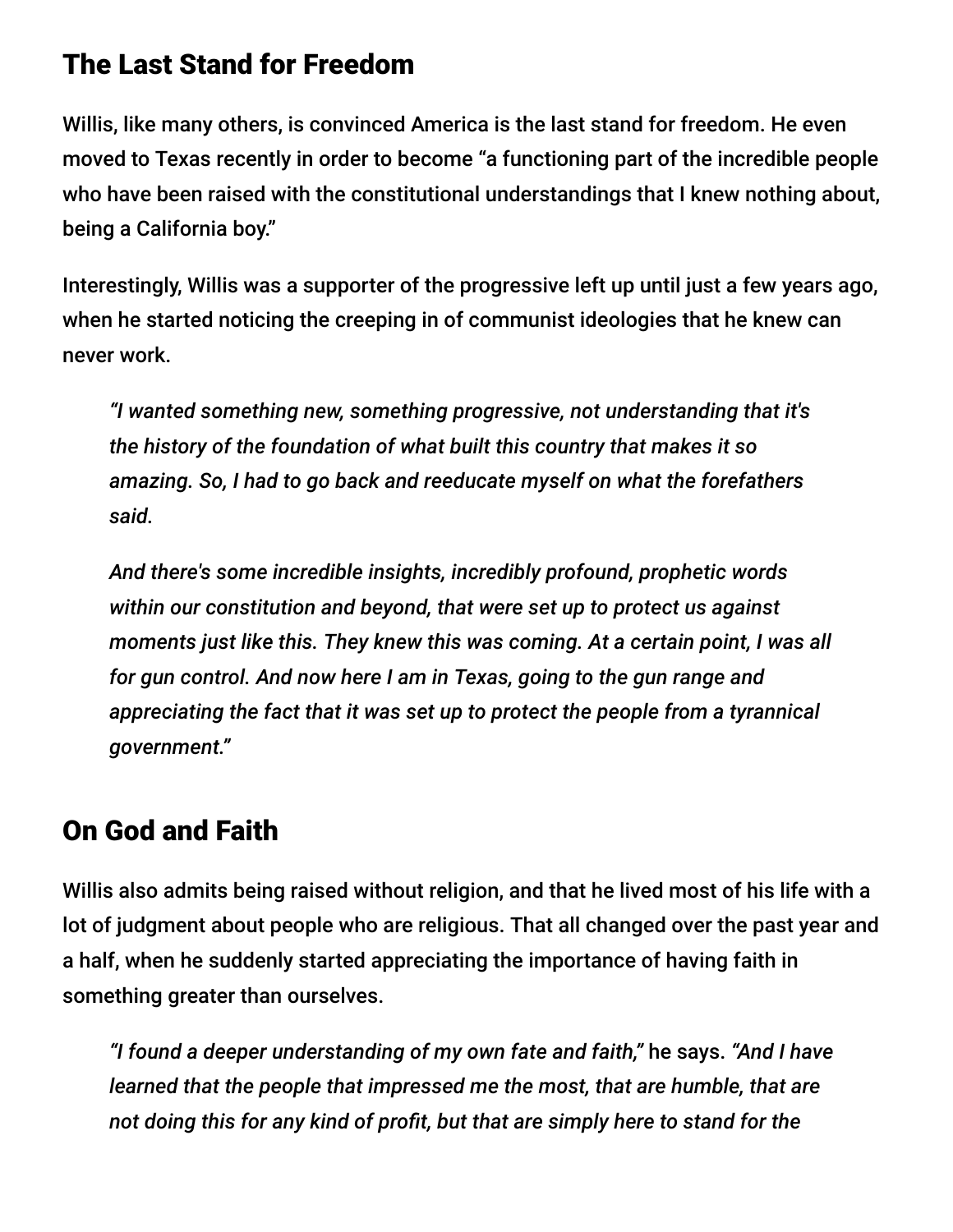*organism of life, all have some form of a foundation of faith in God in their lives …*

*We all need to realize that when we think we are the dominant force, then we do things like Bill Gates does and like Anthony Fauci does. And at this point, after knowing what I know now … I really deeply consider that there is some entity of darkness, of evil, that's behind this agenda.*

*It's the only thing that explains to me how people could knowingly allow children to be brutalized the way that they're, knowingly, just for political power. I mean, if that's not evil, I don't know what is."*

#### More Information

The book "Plandemic: Fear Is the Virus, Truth Is the Cure," is being released on Amazon October 19, 2021. **[Pick up your copy here](https://www.amazon.com/Plandemic-Fear-Virus-Truth-Cure/dp/1510765549)**. Interestingly, Willis had hired an investigative journalist to conduct interviews for the book. Three months into the project he found out she initially had not been on his side at all.

*"My producer called me and said, 'I have good news and bad news. Which do you want first?' And I said, 'Give me the bad.' And he said our writer is not on our side. 'She thinks we're crazy conspiracy theorists …*

*The good news is, she thought we were crazy, but she has now done the research, and she said her mind is blown because she cannot find any claim made that's inaccurate. She's even going deeper now and she's 100% on our side.'*

*She's going to take her name off the book because she's afraid. Her whole world is left-leaning journalism. She's afraid that she'll lose her job. So, it becomes this really interesting story of this woman who is waking up during the process of co-writing the book …*